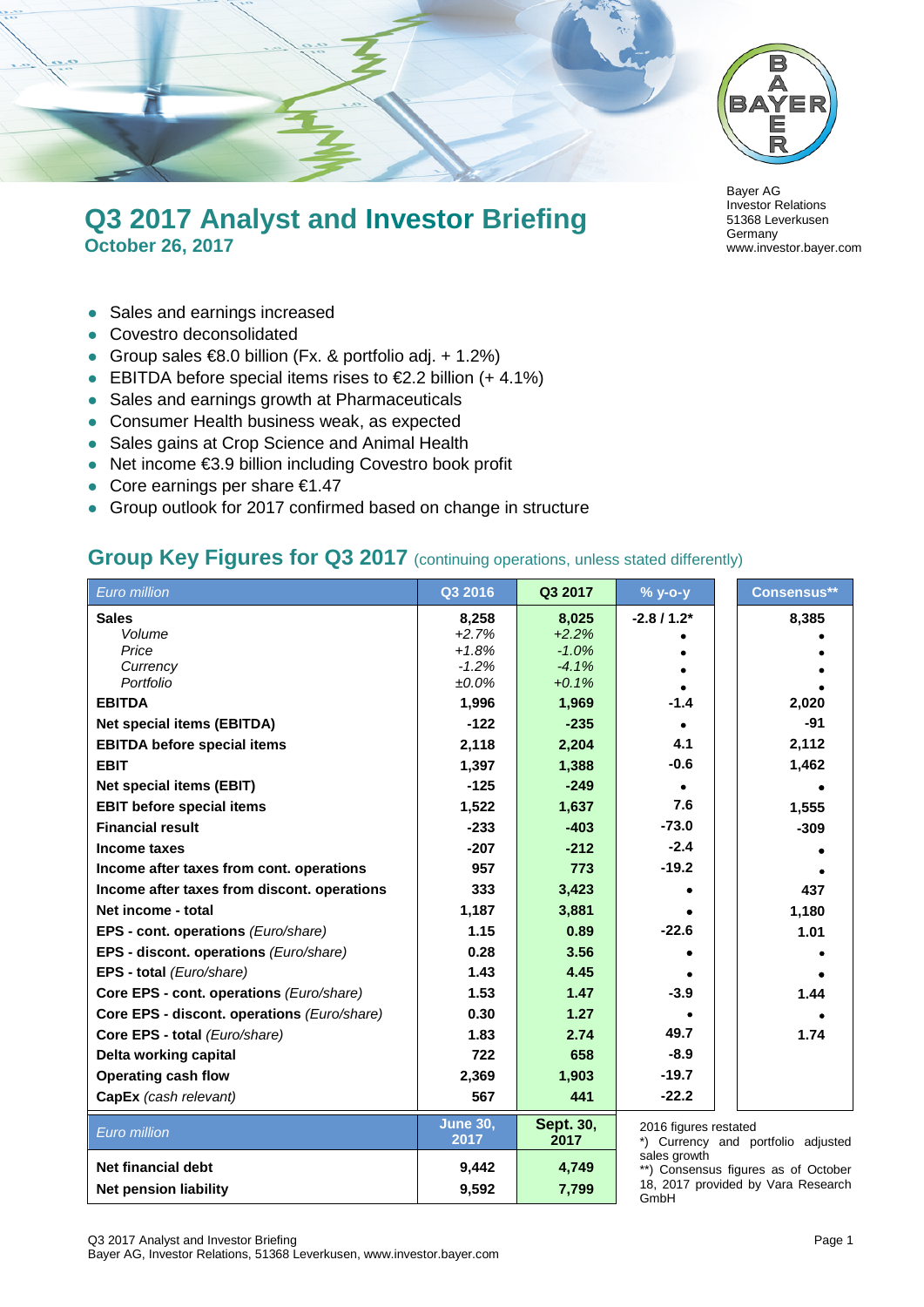

## **Bayer Group Forecast 2017**

- Following the signing of the Covestro control termination agreement in September 2017 and the sale of additional shares, Covestro will be presented as a discontinued operation and is thus, as of the fourth quarter of 2017, treated only as an at-equity interest in the forecast. The Bayer Group's continuing operations thus reflect the values previously referred to under Life Sciences.
- To illustrate the differences between the forecasts based on the former and new Group structure, the previous outlook and the updated version are presented alongside each other in the following table:

|                                                           | Previous forecast<br>incl. Covestro             | <b>Reconciliation to new forecast</b><br>excl. Covestro |
|-----------------------------------------------------------|-------------------------------------------------|---------------------------------------------------------|
| 2016 sales                                                | €46,769 million                                 | €34,943 million                                         |
| anticipated 2017 sales                                    | more than $\in$ 49 billion                      | €35 – 36 billion                                        |
| Increase in sales (Fx. & portfolio adj.)                  | mid-single-digit percentage increase            | low-single-digit-percentage increase                    |
| 2016 EBITDA before special items                          | €11,302 million                                 | €9,318 million                                          |
| anticipated 2017 EBITDA<br>before special items           | high-single-digit percentage increase           | Slightly above the level of the previous<br>year        |
| 2016 core EPS                                             | $\epsilon$ 7.32                                 | €6.67                                                   |
| anticipated 2017 core EPS                                 | low- to mid-single-digit-percentage<br>increase | low-single-digit percentage decrease                    |
| Capital expenditures for property, plant<br>and equipment | $\epsilon$ 2.5 billion                          | €1.9 billion                                            |
| Research and development expenses                         | $€4.8$ billion                                  | €4.5 billion                                            |
| Special items                                             | €0.5 billion                                    | $\epsilon$ 0.6 billion                                  |
| Depreciation and amortization                             | $\epsilon$ 2.9 billion                          | €2.2 billion                                            |
| Financial result                                          | minus $\in 1.4$ billion                         | minus $\epsilon$ 1.4 billion                            |
| Net financial debt                                        | around €10 billion                              | around $\epsilon$ 4 billion                             |
| Effective tax rate                                        | around. $23\%$                                  | around, 22 %                                            |
|                                                           |                                                 |                                                         |

#### **Reconciliation of Group Outlook to Reflect Change in Structure**

- We have adjusted the exchange rates relevant to our forecast to reflect current developments. For the fourth quarter of 2017 we are now using the exchange rates prevailing on September 30, 2017, including a rate of US\$1.18 (previously: US\$1.14) to the euro. A 1% appreciation (depreciation) of the euro against all other currencies would now decrease (increase) sales on an annual basis by €240 million and EBITDA before special items by €70 million.
- Based on these changes, we have reconciled our outlook as follows:
- For the **Bayer Group**, we are still planning sales of €35 billion to €36 billion. This continues to correspond to a low-single-digit percentage increase on a currency- and portfolio-adjusted basis. We continue to expect EBITDA before special items to come in slightly above the level of the previous year. As regards core earnings per share from continuing operations, we now expect a low-single-digit percentage decrease on the basis of the values that were adjusted for Covestro effects for the current year and previous year. This is due primarily to the difference in the number of shares, which grew significantly in 2017 as a result of the mandatory convertible notes issued in November 2016. Without this effect, the adjusted earnings per share would improve by a lowsingle-digit percentage.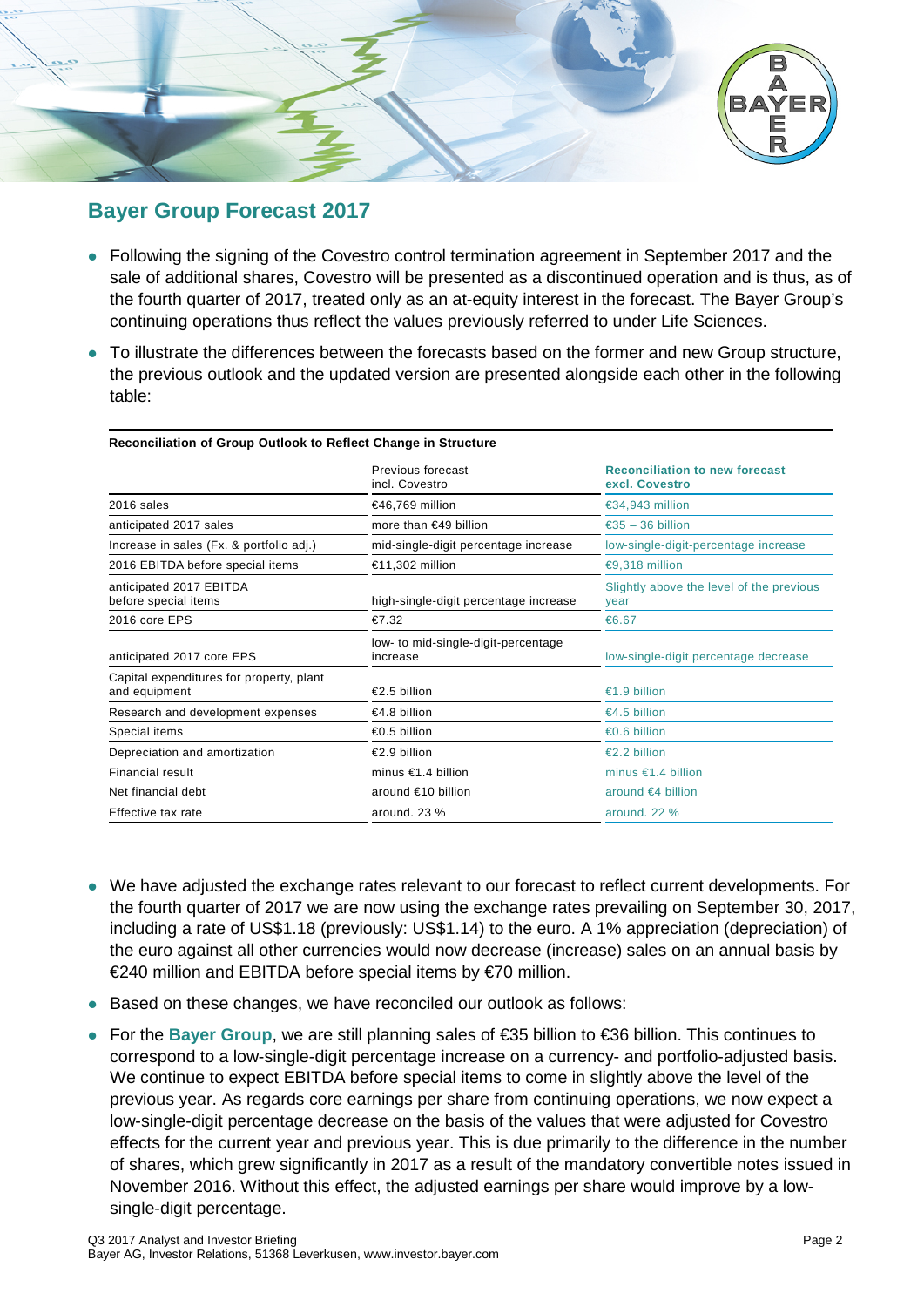

#### **Sales and Earnings Forecast by Segment**

- We now expect sales at **Pharmaceuticals** of approx. €17 billion (previously: more than €17 billion). This continues to correspond to a mid-single-digit percentage increase on a currency- and portfolioadjusted basis. As before, we plan to raise sales of our key growth products to more than €6 billion. We still expect a high-single-digit percentage increase in EBITDA before special items. There is no change in our expectation of further improving the EBITDA margin before special items.
- For **Consumer Health** we continue to expect sales for the entire year of about €6 billion. This still corresponds to the prior-year level on a currency- and portfolio-adjusted basis. As before, we expect EBITDA before special items to decline by a high-single-digit percentage.
- For **Crop Science** we are still anticipating sales of below €10 billion. This corresponds to a lowsingle-digit-percentage decline on a currency- and portfolio-adjusted basis. Meanwhile, we continue to expect EBITDA before special items to decline by a mid-teens percentage.
- For **Animal Health**, we still anticipate a currency- and portfolio-adjusted increase in sales by a lowto mid-single-digit percentage. As before, we plan to improve EBITDA before special items by a high-single-digit percentage.
- **Reconciliation:** We continue to expect sales of around €1 billion in 2017. We still plan EBITDA before special items in the region of minus €0.2 billion.

#### **Development of further key data**

• In 2017, we now expect to take special charges for continuing operations in EBITDA in the region of €0.6 billion (previously: €0.5 billion). Most of this amount is accounted for by costs arising in connection with the agreed acquisition of Monsanto, restructuring and efficiency improvement measures, and provisions for legal risks. We aim to increase research and development spending to €4.5 billion. Capital expenditures will amount to about €1.7 billion for property, plant and equipment and around €0.4 billion for intangible assets. Depreciation and amortization are estimated at about €2.4 billion, including €1.4 billion in amortization of intangible assets. We also predict a financial result of around minus €1.4 billion. The effective tax rate is likely to be about 22%. Excluding capital and portfolio measures, net financial debt is targeted to be around €4 billion at the end of 2017 (previously: around €7 billion).

For more information on our business outlook, please consult our Annual Report 2016, Chapter 3.1.2.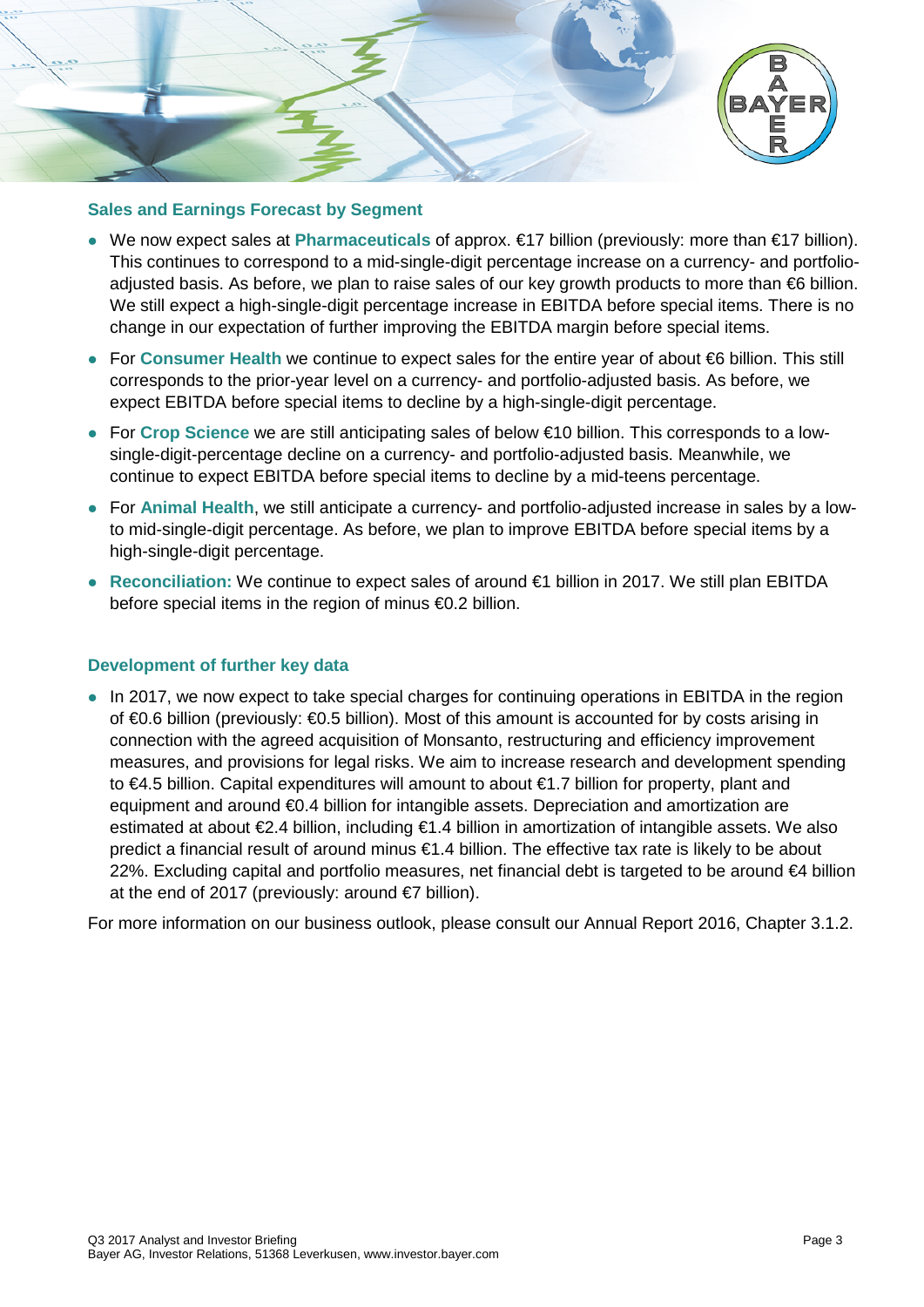

#### **Pharmaceuticals in Q3 2017**

| Euro million                                 | Q3 2016 | Q3 2017 | $%$ y-o-y   | <b>Consensus**</b> |
|----------------------------------------------|---------|---------|-------------|--------------------|
| <b>Sales</b>                                 | 4,152   | 4,065   | $-2.1/2.3*$ | 4,333              |
| <b>EBITDA before special items</b>           | 1.421   | 1,493   | 5.1         | 1.481              |
| <b>EBITDA-margin before</b><br>special items | 34.2%   | 36.7%   |             | 34.2%              |

\*) Currency and portfolio adjusted sales growth

\*\*) Consensus figures as of October 18, 2017 provided by Vara Research GmbH

## **Best Selling Pharmaceutical Products**

| <b>Euro million</b>          | Q3 2016 | Q3 2017      | % y-o-y | % y-o-y Fx |
|------------------------------|---------|--------------|---------|------------|
| <b>Xarelto</b>               | 772     | 799          | 3.5     | 6.6        |
| of which USA                 | 139     | 138          | $-0.7$  | $-0.4$     |
| <b>Eylea</b>                 | 409     | 469          | 14.7    | 19.9       |
| of which USA                 | 0       | $\Omega$     |         |            |
| <b>Xofigo</b>                | 85      | 102          | 20.0    | 24.9       |
| of which USA                 | 60      | 59           | $-1.7$  | 5.1        |
| <b>Stivarga</b>              | 64      | 77           | 20.3    | 27.7       |
| of which USA                 | 32      | 40           | 25.0    | 31.3       |
| <b>Adempas</b>               | 65      | 75           | 15.4    | 19.3       |
| of which USA                 | 30      | 38           | 26.7    | 30.0       |
| <b>Main Growth Products</b>  | 1,395   | 1,522        | 9.1     | 13.2       |
| Mirena product family        | 269     | 280          | 4.1     | 8.4        |
| of which USA                 | 186     | 190          | 2.2     | 7.1        |
| <b>Kogenate / Kovaltry</b>   | 302     | 215          | $-28.8$ | $-25.9$    |
| of which USA                 | 105     | 69           | $-34.3$ | $-30.9$    |
| <b>Nexavar</b>               | 212     | 194          | $-8.5$  | $-4.2$     |
| of which USA                 | 73      | 66           | $-9.6$  | $-3.1$     |
| <b>YAZ product family</b>    | 181     | 167          | $-7.7$  | $-2.9$     |
| of which USA                 | 36      | 24           | $-33.3$ | $-30.7$    |
| <b>Adalat</b>                | 156     | 156          |         | 7.5        |
| of which USA                 | 0       | $\Omega$     |         |            |
| <b>Betaferon / Betaseron</b> | 163     | 143          | $-12.3$ | $-8.8$     |
| of which USA                 | 81      | 75           | $-7.4$  | $-2.9$     |
| <b>Aspirin Cardio</b>        | 128     | 139          | 8.6     | 13.3       |
| of which USA                 | 0       | 0            |         |            |
| Glucobay                     | 125     | 136          | 8.8     | 14.6       |
| of which USA                 | 0       |              |         |            |
| <b>Gadavist / Gadovist</b>   | 87      | 90           | 3.4     | 8.2        |
| of which USA                 | 26      | 30           | 15.4    | 19.6       |
| <b>Avalox / Avelox</b>       | 86      | 71           | $-17.4$ | $-11.4$    |
| of which USA                 | 4       | $\mathcal I$ |         |            |

%y-o-y Fx: Currency adjusted sales growth

- Price  $-0.1\%$ , volume  $+2.4\%$ , currency  $-4.3\%$ , portfolio  $-0.1\%$
- Our key growth products Xarelto, Eylea, Xofigo, Stivarga and Adempas once again delivered strong performance, with their combined sales rising by 13.2% (Fx adj.) to €1,522 million (Q3 2016: €1,395 million).
- We registered a marked decline in sales in our business with Kogenate, which was due in particular to a distribution partner placing a lower volume of orders for the active ingredient. After adjusting for this effect, sales of Pharmaceuticals rose by 4.4% (Fx & portfolio adj.).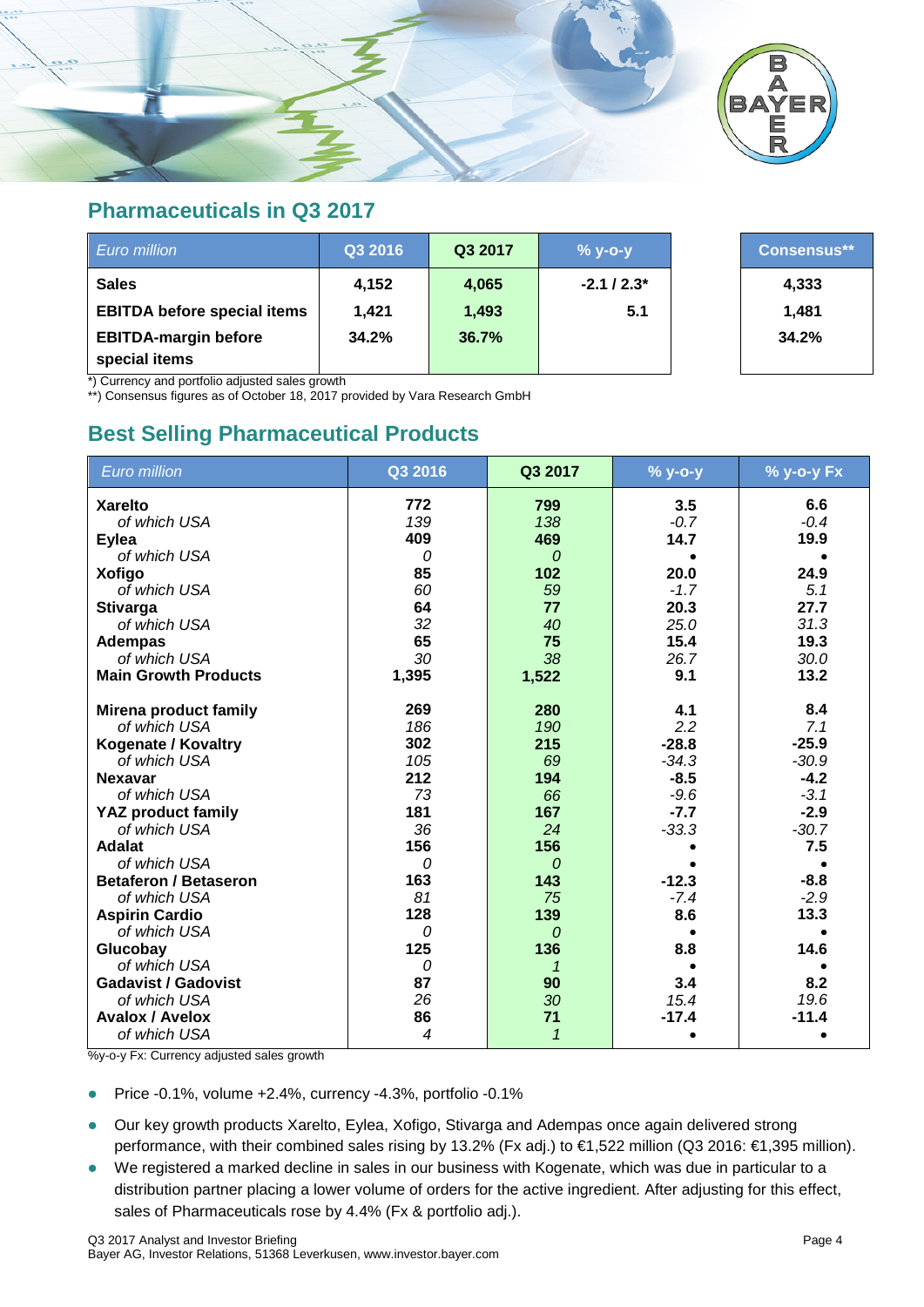

- We once again posted sales growth with **Xarelto**, particularly in Europe and Asia. Sales in the United States, where Xarelto is marketed by a subsidiary of Johnson & Johnson, increased by a double-digit percentage. In contrast, license revenues – recognized as sales – were level with the prior-year quarter, in part due to a shift between reporting periods.
- Sales of **Eylea** advanced significantly, due particularly to a substantial expansion of volumes in Japan, Europe and Canada.
- We also posted strong gains for **Xofigo**, with business continuing to benefit from a successful market launch in Japan and higher demand in Europe.
- Business with **Stivarga** expanded significantly, especially in the United States and Japan, mainly reflecting new approval for the drug as a 2nd-line treatment for patients with hepatocellular carcinoma.
- **Adempas** showed further strong growth that was chiefly attributable to persisting positive performance in the United States. As in the past, sales of the product reflected the proportionate recognition of the one-time payment resulting from the sGC collaboration with Merck & Co., United States.
- We registered encouraging growth in sales of the **Mirena** product family. This trend mainly reflected higher volumes in the United States, where we continued to benefit from the successful market launch of the Kyleena intrauterine device.
- Sales of **Kogenate / Kovaltry** were significantly lower than in the prior-year quarter overall due primarily to lower order volumes for the active ingredient placed by our distribution partner ahead of the planned contract termination at the end of the year. After adjusting for this effect, sales were flat with the prior-year level.
- We also registered a decline in sales of **Nexavar** that was mainly the result of lower demand in Germany and the United States.
- Adalat, once again achieved sales gains, particularly as a result of expanded volumes in China.
- The decline in business with **Betaferon / Betaseron** continued as a result of lower demand in Europe and the United States.
- Business with the **YAZ** product family receded slightly, primarily due to generic competition in the United States. Positive business development in Japan, where we benefited from the launch of Yaz-Flex, was insufficient to offset this effect.
- We posted substantial sales gains for **Aspirin Cardio** and **Glucobay** as a result of a persistently favorable market environment in China.
- There was an encouraging increase in sales of **Gadovist** that was primarily attributable to the positive development of business in the United States and Japan.
- We posted a sharp decline in sales of **Avalox / Avelox** that was mainly the result of lower demand in Europe and the United States.
- **EBITDA before special items** of Pharmaceuticals increased mainly due to higher volumes and lower cost of goods sold. We also recorded a receivable in the mid-double-digit millions as one of our distribution partners for Kogenate did not fulfill its purchase obligation, and this had a positive effect on earnings. In contrast, negative currency effects diminished earnings by about €60 million.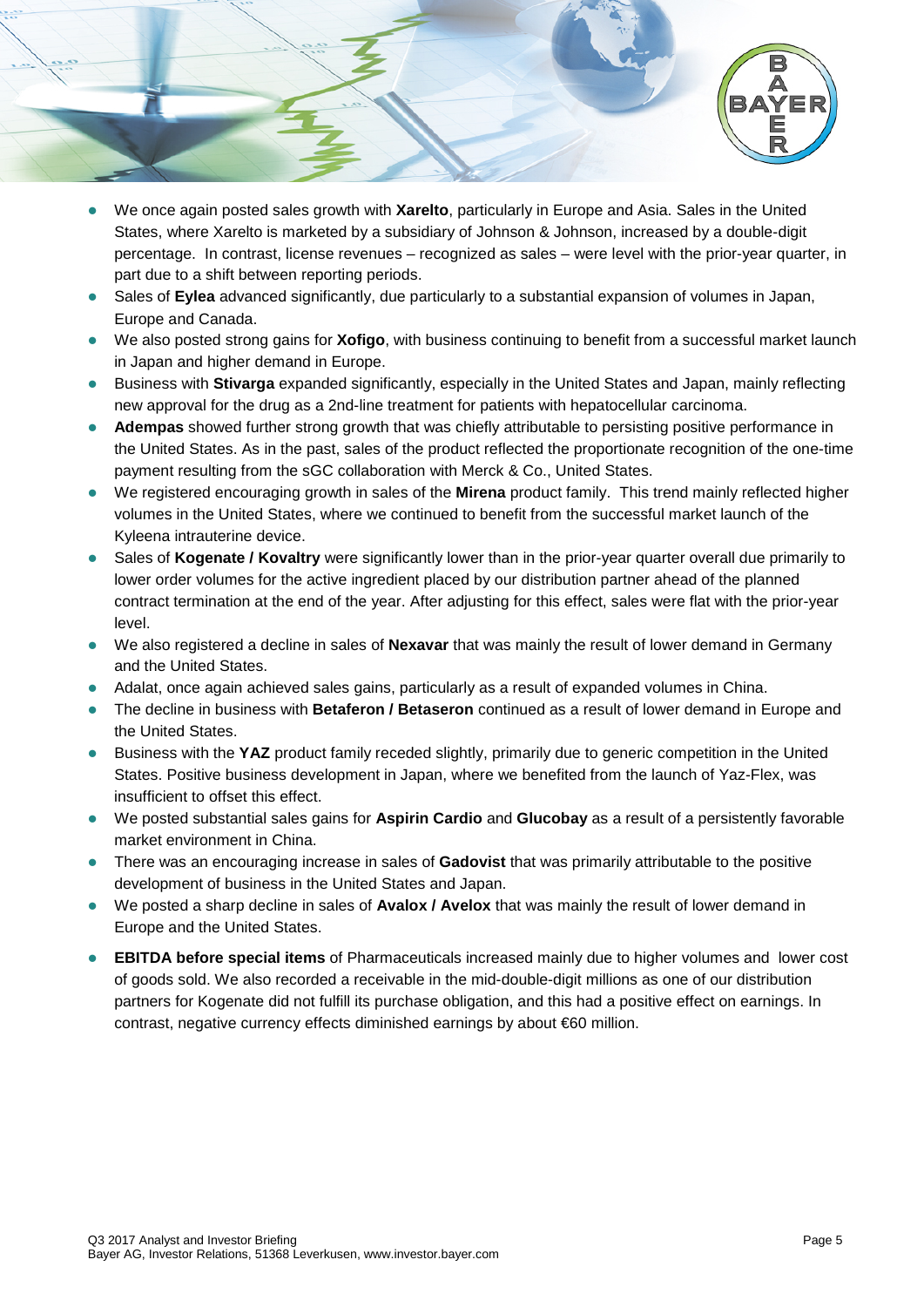

#### **Consumer Health in Q3 2017**

| Euro million                                 | Q3 2016 | Q3 2017 | $%$ y-o-y     | <b>Consensus**</b> |
|----------------------------------------------|---------|---------|---------------|--------------------|
| <b>Sales</b>                                 | 1,425   | 1,320   | $-7.4/ -2.9*$ | 1,417              |
| <b>EBITDA before special items</b>           | 328     | 274     | $-16.5$       | 290                |
| <b>EBITDA-margin before</b><br>special items | 23.0%   | 20.8%   |               | 20.5%              |

\*) Currency and portfolio adjusted sales growth

\*\*) Consensus figures as of October 18, 2017 provided by Vara Research GmbH

- Price +0.3%, volume -3.2%, currency -4.5%, portfolio ±0.0%
- Sales of Consumer Health declined primarily due to lower sales in North America and in Europe. The decline in sales in North America was largely due to the market environment remaining challenging in the United States. The negative development in Europe is primarily the result of higher incoming orders being recorded in Russia in the second quarter. We increased sales in Latin America on a currency-adjusted basis, especially in Argentina, and attained the prior-year level in Asia/Pacific
- **EBITDA before special items** of Consumer Health declined primarily due to lower volumes and a higher cost of goods sold, which largely resulted from inventory write-offs and the underutilization of production facilities. In addition, currency effects diminished earnings by around €10 million. Earnings also included one-time gains in the amount of around €30 million mainly related to the sale of non-core brands.

## **Crop Science in Q3 2017**

| <b>Euro million</b>                 | Q3 2016 | Q3 2017 | $% y-o-y$   | <b>Consensus**</b> |
|-------------------------------------|---------|---------|-------------|--------------------|
| <b>Sales</b>                        | 2,057   | 2,031   | $-1.3/2.7*$ | 2,050              |
| Crop Protection / Seeds             | 1,911   | 1,882   | $-1.5/2.4*$ |                    |
| <b>Environmental Science</b>        | 146     | 149     | $2.1/6.8*$  |                    |
| <b>EBITDA before special items</b>  | 318     | 307     | $-3.5$      | 305                |
| <b>EBITDA-margin before special</b> | 15.5%   | 15.1%   |             | 14.9%              |
| items                               |         |         |             |                    |

\*) Currency and portfolio adjusted sales growth

\*\*) Consensus figures as of October 18, 2017 provided by Vara Research GmbH

| Q3 2017             |                 | <b>Europe / Middle</b><br><b>East / Africa</b> |                 | <b>North America</b>   |                 | <b>Asia/Pacific</b> |                 | <b>Latin America</b> |
|---------------------|-----------------|------------------------------------------------|-----------------|------------------------|-----------------|---------------------|-----------------|----------------------|
|                     | Euro<br>million | $%$ V-O-V<br>Fx                                | Euro<br>million | $%$ V-O-V<br><b>Fx</b> | Euro<br>million | $%$ v-o-v<br>Fx     | Euro<br>million | $%$ y-o-y<br>Fx      |
| <b>Crop Science</b> | 525             | $-0.2$                                         | 386             | 9.8                    | 380             | 7.4                 | 740             | $-0.3$               |

%y-o-y Fx: Currency adjusted sales growth

- Price -4.4%, volume +7.1%, currency -4.0%, portfolio ±0.0%
- At Crop Science, Crop Protection / Seeds registered gains on a currency- and portfolio-adjusted basis that resulted particularly from gratifying development in the Asia / Pacific and North America regions. Environmental Science posted increased sales due to product deliveries to the acquirer of the consumer business divested in the fourth quarter of 2016.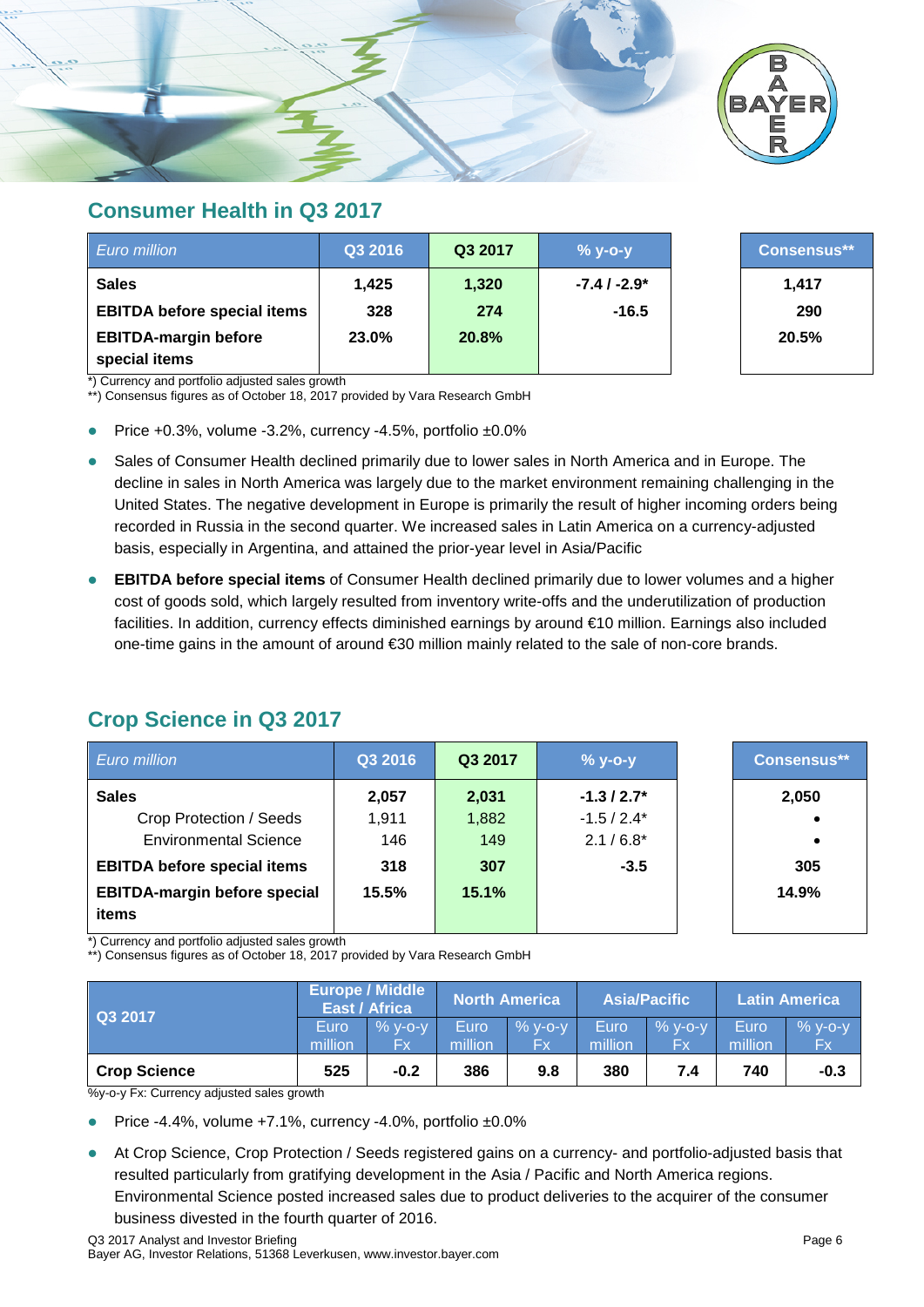

- Business in **Europe / Middle East / Africa** developed very positively at Seeds, particularly for vegetables, and at Insecticides, due in part to a successful tender business. In contrast, SeedGrowth and Herbicides posted considerable declines as a result of increased competitive pressure.
- In **North America**, we achieved strong growth in the Seeds business, in particular for soybeans and oilseed rape/canola. However, the Insecticides and Fungicides businesses registered considerable declines in sales. Environmental Science posted a substantial increase in sales.
- In the **Asia / Pacific** region, business at Insecticides and Fungicides developed very positively in India after a weak second quarter in connection with the introduction of a new sales tax system. The Seeds business also saw gratifying development thanks above all to an early start to the season for oilseeds and cotton, while sales were down at Herbicides and SeedGrowth.
- Sales in the **Latin America** region were flat year on year with sales declining slightly in Brazil, where business was impacted in particular by price reductions. We posted gains in sales overall in the other Latin American countries on a currency-adjusted basis.
- **EBITDA before special items** of Crop Science decreased. Lower selling prices and a negative currency effect in the amount of around €20 million stood against an increase in other operating income, a decline in the cost of goods sold and a decrease in selling expenses. Positive effects in the mid-double-digit millions were recorded in conjunction with the accounting measures taken in the previous quarter in Brazil.

| <b>Euro million</b>                          | Q3 2016 | Q3 2017 | $%$ y-o-y   | <b>Consensus**</b> |
|----------------------------------------------|---------|---------|-------------|--------------------|
| <b>Sales</b>                                 | 360     | 359     | $-0.3/1.4*$ | 370                |
| <b>EBITDA before special items</b>           | 89      | 81      | $-9.0$      | 92                 |
| <b>EBITDA-margin before</b><br>special items | 24.7%   | 22.6%   |             | 24.9%              |

## **Animal Health in Q3 2017**

\*) Currency and portfolio adjusted sales growth

\*\*) Consensus figures as of October 18, 2017 provided by Vara Research GmbH

- Price 0.3%, volume +1.1%, currency -3.9%, portfolio +2.2%
- Sales of Animal Health increased in the third quarter in a weak market environment overall. We achieved considerable gains in the North America region (+10.2% currency-adjusted), thanks partly to the Cydectin product portfolio acquired in January 2017.
- **EBITDA before special items** of Animal Health declined due to product mix effects, higher selling expenses as a result of seasonal shifts, and a currency loss of around €5 million. The positive contributions from the Cydectin business we acquired were insufficient to offset these developments.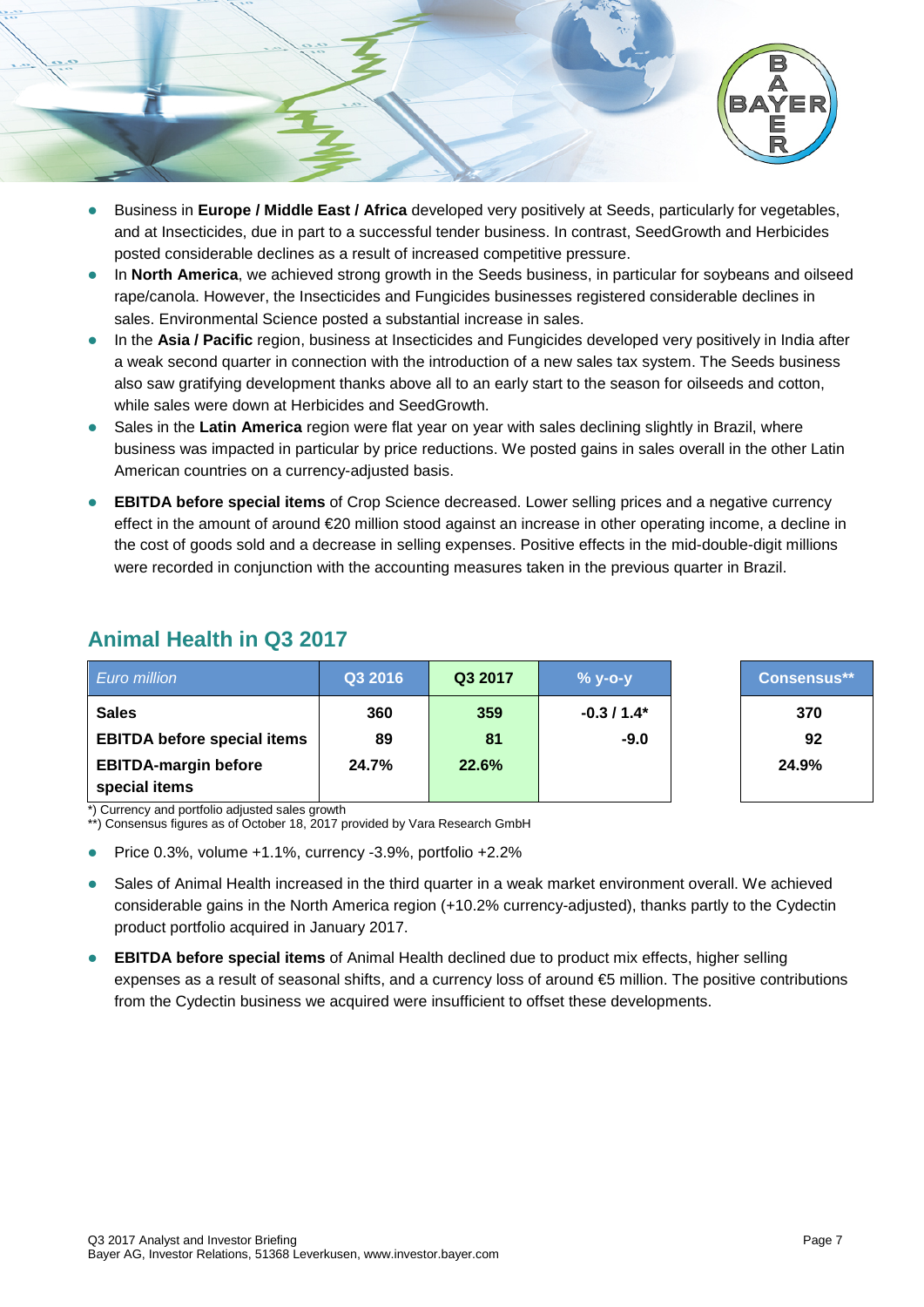

# **Key figures for Q3 2017**

|                                                              | Pharmaceuticals                  |                    | Consumer Health    |                    | Crop Science       |                    | <b>Animal Health</b> |                    | Reconciliation     |                    | Group              |                    |
|--------------------------------------------------------------|----------------------------------|--------------------|--------------------|--------------------|--------------------|--------------------|----------------------|--------------------|--------------------|--------------------|--------------------|--------------------|
|                                                              | Q3'16                            | <b>UL.CO</b>       | Q3'16              | 03'17              | Q3'16              | 03'17              | Q3'16                | <b>UL.ED</b>       | Q3'16              | <b>UL.ED</b>       | Q3'16              | <b>UL.ED</b>       |
|                                                              | <b>E</b> million                 | $\epsilon$ million | $\epsilon$ million | $\epsilon$ million | $\epsilon$ million | $\epsilon$ million | $\epsilon$ million   | $\epsilon$ million | $\epsilon$ million | $\epsilon$ million | $\epsilon$ million | $\epsilon$ million |
| <b>Sales</b>                                                 | 4,152                            | 4,065              | 1,425              | 1,320              | 2,057              | 2,031              | 360                  | 359                | 264                | 250                | 8,258              | 8,025              |
|                                                              |                                  |                    |                    |                    |                    |                    |                      |                    |                    |                    |                    |                    |
| Sales by region:                                             |                                  |                    |                    |                    |                    |                    |                      |                    |                    |                    |                    |                    |
| Europe / Middle East / Africa                                | 1,589                            | 1,548              | 457                | 430                | 542                | 525                | $\overline{100}$     | $\mathfrak{B}$     | 249                | 250                | 2,937              | 2,847              |
| North America                                                | 1,071                            | 1,028              | 600                | 537                | 368                | 386                | 137                  | 144                |                    | 0                  | 2,183              | 2,095              |
| Asia / Pacific                                               | 1,223                            | 1,223              | 185                | 178                | 367                | 380                | 83                   | 29                 | 0                  | 77                 | 1,858              | 1,862              |
| Latin America                                                | 269                              | 266                | 183                | 175                | 780                | 740                | $\overline{4}$       | 39                 | 8                  | ᠇                  | 1,280              | 1,221              |
|                                                              |                                  |                    |                    |                    |                    |                    |                      |                    |                    |                    |                    |                    |
| EBITDA                                                       | ,416<br>$\overline{\phantom{0}}$ | 1,496              | $\overline{301}$   | 257                | 247                | 199                | 88                   | 73                 | -56                | \$6                | 1,996              | 1,969              |
| Special items                                                | ယှ                               |                    | -27                | 71-                | 71                 | $-108$             | π                    | ထု                 | $-18$              | $-105$             | $-122$             | $-235$             |
| EBITDA before special items                                  | 1,421                            | 1,493              | 328                | 274                | 318                | 307                | 89                   | $\overline{8}$     | 38                 | $\overline{49}$    | 2,118              | 2,204              |
| EBITDA margin before special items                           | 34.2%                            | 36.7%              | 23.0%              | 20.8%              | 15.5%              | 15.1%              | 24.7%                | 22.6%              | $-14.4%$           | 19.6%              | 25.6%              | 27.5%              |
| EBIT                                                         | 1,097                            | 1,209              | 194                | 155                | 135                | 84                 | 동                    | 64                 | $-110$             | $-124$             | 1,397              | 1,388              |
| Special items                                                | 9                                |                    | 29                 | $-18$              | Ņ                  | $-121$             | π                    | ထု                 | $-18$              | $-105$             | $-125$             | $-249$             |
| EBIT before special items                                    | 1,103                            | 1,206              | 223                | 173                | 206                | 205                | 82                   | 72                 | -92                | $-19$              | 1,522              | 1,637              |
| EBIT margin before special items                             | 26.6%                            | 29.7%              | 15.6%              | 13.1%              | 10.0%              | 10.1%              | 22.8%                | 20.1%              | $-34.8%$           | $-7.6%$            | 18.4%              | 20.4%              |
|                                                              |                                  |                    |                    |                    |                    |                    |                      |                    |                    |                    |                    |                    |
| Operating cash flow                                          | 998                              | 1,036              | 215                | 200                | 1,027              | 841                | 80                   | 89                 | 9                  | $-242$             | 2,369              | 1,903              |
| Financial result                                             |                                  |                    |                    |                    |                    |                    |                      |                    |                    |                    | 233                | 403                |
|                                                              |                                  |                    |                    |                    |                    |                    |                      |                    |                    |                    |                    |                    |
| Income after taxes from continuing operations                |                                  |                    |                    |                    |                    |                    |                      |                    |                    |                    | 957                | 773                |
| Income after taxes from discontinued operations              |                                  |                    |                    |                    |                    |                    |                      |                    |                    |                    | 333                | 3,423              |
| Net income                                                   |                                  |                    |                    |                    |                    |                    |                      |                    |                    |                    | 1,187              | 3,881              |
|                                                              |                                  |                    |                    |                    |                    |                    |                      |                    |                    |                    |                    |                    |
| Earnings per share - continuing operations (€)               |                                  |                    |                    |                    |                    |                    |                      |                    |                    |                    | 115                | 0.89               |
| Earnings per share - discontinued operations (€)             |                                  |                    |                    |                    |                    |                    |                      |                    |                    |                    | 0.28               | 3.56               |
| Earnings per share (€)                                       |                                  |                    |                    |                    |                    |                    |                      |                    |                    |                    | 1.43               | 4.45               |
| Core earnings per share - continuing operations $(\epsilon)$ |                                  |                    |                    |                    |                    |                    |                      |                    |                    |                    | 1.53               | 147                |
| Core earnings per share - discontinued operations (€)        |                                  |                    |                    |                    |                    |                    |                      |                    |                    |                    | 0.30               | 127                |
| Core earnings per share $(\epsilon)$                         |                                  |                    |                    |                    |                    |                    |                      |                    |                    |                    | 1.83               | 2.74               |
|                                                              |                                  |                    |                    |                    |                    |                    |                      |                    |                    |                    |                    |                    |
| CapEx (cash effective)                                       |                                  |                    |                    |                    |                    |                    |                      |                    |                    |                    | 567                | 441                |
| R&D                                                          |                                  |                    |                    |                    |                    |                    |                      |                    |                    |                    | ,055               | 1,079              |
| D&A and Write-downs                                          | 319                              | 287                | 107                | 102                | 112                | 115                |                      | 9                  | 2                  | 68                 | 599                | 581                |
| Employees at end of period                                   | 39,994                           | 38,110             | 12,909             | 12,050             | 22,323             | 20,747             | 3,982                | 3,554              | 20,309             | 25,384             | 99,517             | 99,845             |
| 2016 figures restated                                        |                                  |                    |                    |                    |                    |                    |                      |                    |                    |                    |                    |                    |